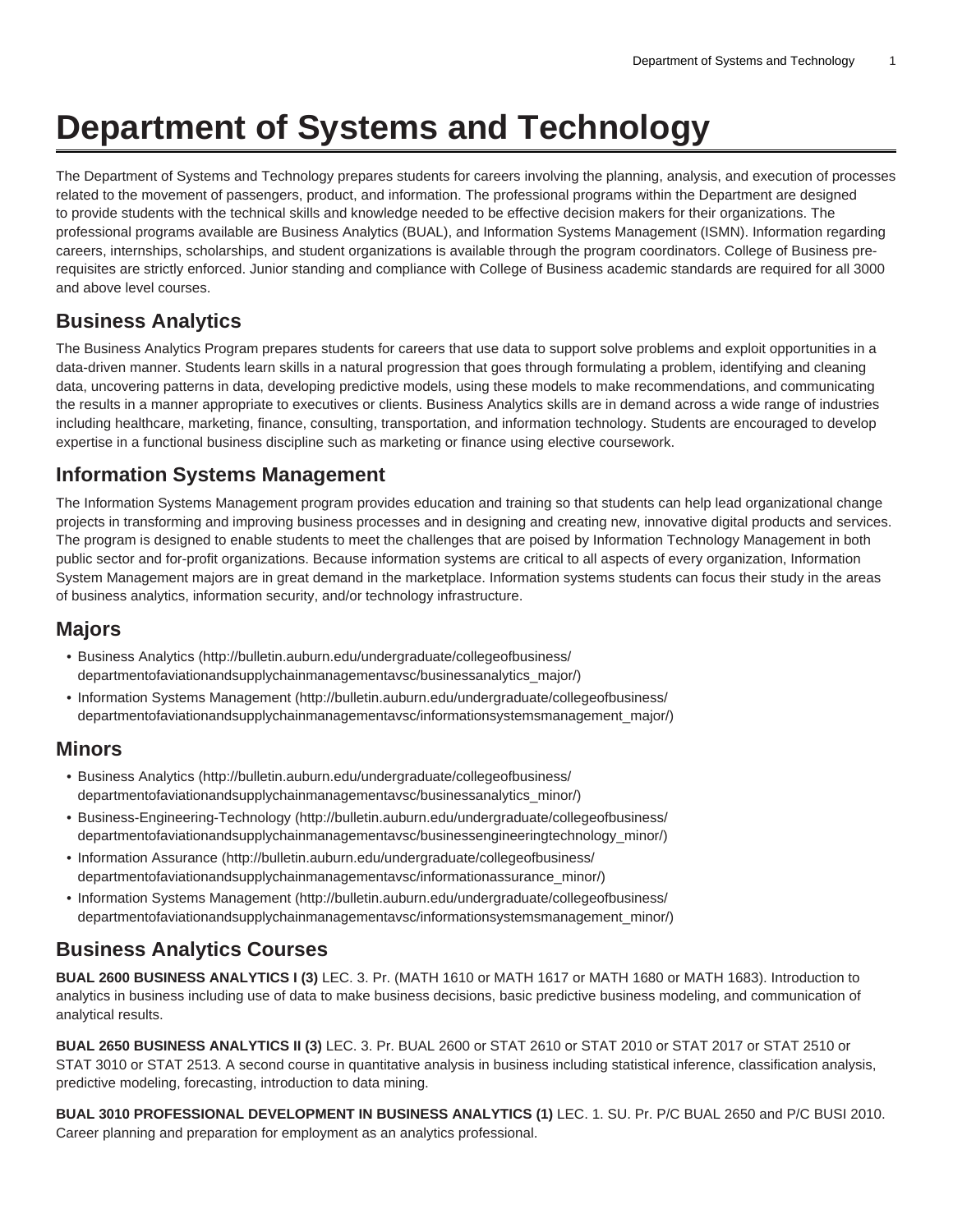**BUAL 4910 PRACTICUM (1-3)** PRA. SU. Supervised practical application of business analytics theory and methods. Course may be repeated for a maximum of 3 credit hours.

**BUAL 4920 BUSINESS ANALYTICS INTERNSHIP (1-6)** INT. SU. The internship program represents an opportunity for students to be exposed to analytics environments first-hand and to integrate this experience with their formal education. The practical nature of the internship facilitates the educational process and provides valuable work experience. Course may be repeated for a maximum of 6 credit hours.

**BUAL 5600 PRINCIPLES OF PREDICTIVE MODELING (3)** DSL/LEC. Pr. BUAL 2650. Introduction to linear models including multiple linear regression and model building in business decision making and applications. Credit will not be given for both BUAL 5600 and BUAL 6600/6606.

**BUAL 5610 BUSINESS DECISIONS WITH PREDICTIVE MODELING (3)** DSL/LEC. Pr. BUAL 2650. Basic data mining techniques including neural networks, decision trees, clustering algorithms, linear programs, text and web mining in business setting. Credit will not be given for both BUAL 5610 and BUAL 6610/6616.

**BUAL 5650 ENTERPRISE MANAGEMENT OF THE BIG DATA ENVIRONMENT (3)** LEC. 3. Pr. BUAL 2600 or BUAL 2603. Management and governance of the big data environment that is necessary to support extracting, merging, and preparing large data sets for analysis.

**BUAL 5660 TECHNICAL ASPECTS OF BIG DATA MANAGEMENT (3)** LEC. 3. Pr. BUAL 2600 or BUAL 2603. Advanced topics in big data management, with emphasis on various technical environments used in the big data environment. Credit will not be given for both BUAL 5660 and BUAL 6660/6666.

**BUAL 5700 BIG DATA INFRASTRUCTURE AND APPLICATIONS (3)** LEC. 3. Pr. ISMN 5650. Advanced topics related to big data infrastructure and using these technologies to create data science applications. The course provides deep understanding of various state-of-art data science approaches using different distributed and (or) cloud computing environments. Credit will not be given for both BUAL 5700 and BUAL 6700/6706.

**BUAL 5710 ADVANCED DATA AND TEXT ANALYTICS (3)** LEC. 3. Pr. (BUAL 5700 or BUAL 6700 or BUAL 6706) and (P/C BUAL 5660 or P/C BUAL 6660 or P/C BUAL 6666). This course covers advanced approaches used for writing crawlers and spiders, text analytics, sentiment analysis, social media analytics, network analytics, and deep learning for solving business and organizational problems. The course provides conceptual and hand-on understanding of such state-of-art analytics approaches using various python libraries. Knowledge of python programming is necessary to do well in the course.

**BUAL 5860 COMMUNICATING QUANTITATIVE RESULTS IN BUSINESS (3)** LEC. 3. Pr. BUAL 5610 and BUAL 5660. A case-based, project-oriented approach to business decision making based on company's mission and strategic objectives. Credit will not be given for both BUAL 5860 and BUAL 6860/6866.

**BUAL 5900 DIRECTED STUDIES (1-3)** IND. SU. Faculty led individualized or group-oriented in-depth study of a topic in business analytics. May include literary research, algorithm development, programming, data analysis, or a combination of these. Course may be repeated for a maximum of 6 credit hours.

**BUAL 5960 SPECIAL PROBLEMS (3)** DSL. This course may be either a self-learning course or a lecture course designed to enhance the student's knowledge of a selected topic. If self-learning, the course will be designed individually for each student with agreement between the student and the professor. Coursework may include traditional exams, readings, papers, or more specific projects and tasks depending on the material and the course objectives. Course may be repeated for a maximum of 6 credit hours.

**BUAL 6600 PRINCIPLES OF PREDICTIVE MODELING (3)** DSL/LEC. Pr. BUAL 2650. Introduction to linear models including multiple linear regression and model building in business decision making and applications. Credit will not be given for both BUAL 5600 and BUAL 6600/6606.

**BUAL 6610 BUSINESS DECISIONS WITH PREDICTIVE MODELING (3)** DSL/LEC. Basic data mining techniques including neural networks, decision trees, clustering algorithms, linear programs, text and web mining in business setting. Credit will not be given for both BUAL 5610 and BUAL 6610/6616.

**BUAL 6650 ENTERPRISE MANAGEMENT OF THE BIG DATA ENVIRONMENT (3)** LEC. 3. Managing, governing, extracting, merging, and preparing large data sets for analysis.

**BUAL 6660 TECHNICAL ASPECTS OF BIG DATA MANAGEMENT (3)** LEC. 3. Advanced topics in big data management, with emphasis on loading and cleansing the data for analysis. May count either BUAL 5660 or BUAL 6660/6666.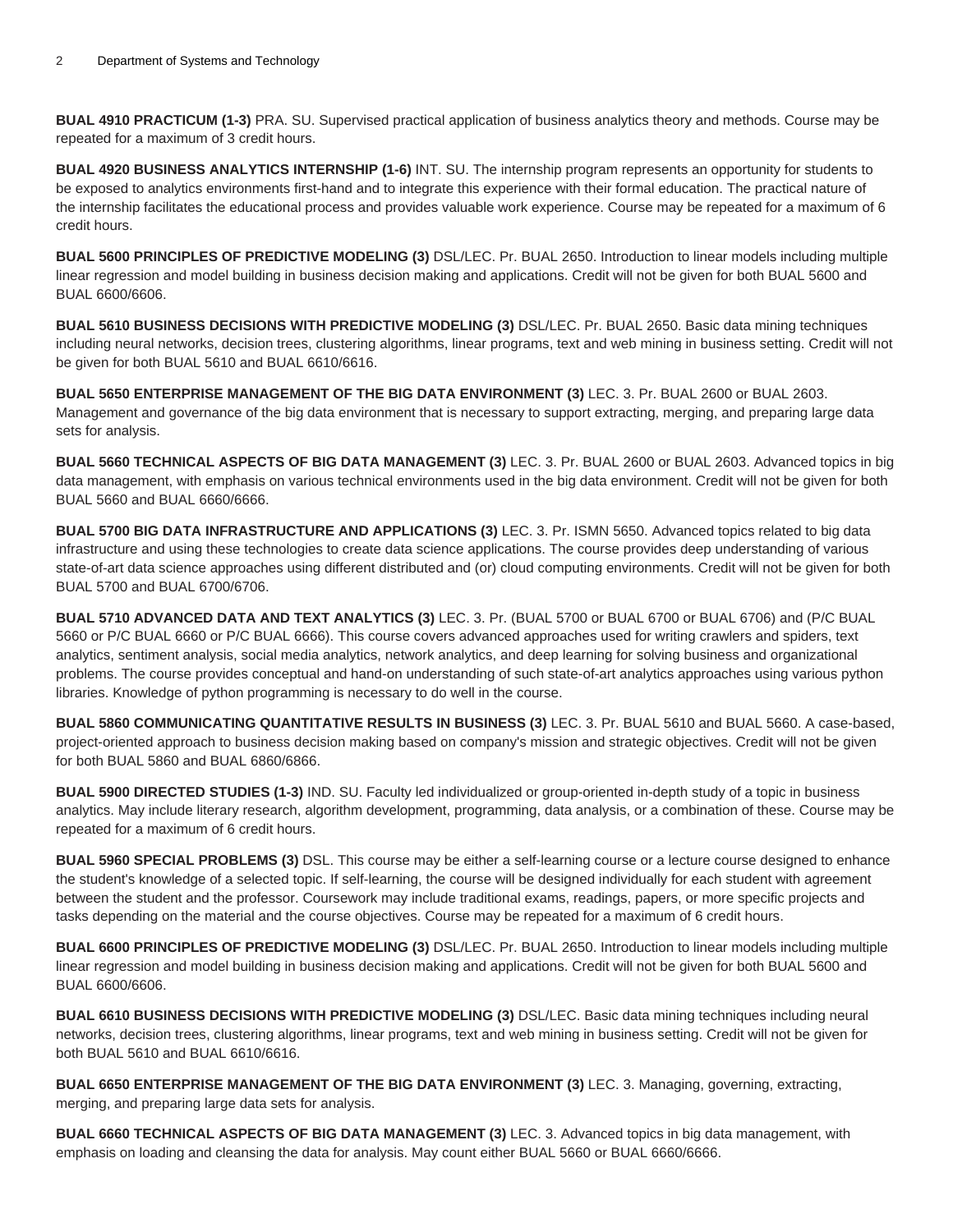**BUAL 6700 BIG DATA INFRASTRUCTURE AND APPLICATIONS (3)** LEC. 3. Pr. ISMN 5650 or ISMN 6650 or ISMN 6656. This course covers advanced topics related to big data infrastructure and using these technologies to create data science applications. The course provides deep understanding of various state-of-art data science approaches using different distributed and (or) cloud computing environments. Credit will not be given for both BUAL 5700 and BUAL 6700/6.

**BUAL 6710 ADVANCED DATA AND TEXT ANALYTICS (3)** LEC. 3. Pr. (BUAL 5700 or BUAL 6700 or BUAL 6706) and (P/C BUAL 5660 or P/C BUAL 6660 or P/C BUAL 6666). This course covers advanced approaches used for writing crawlers and spiders, text analytics, sentiment analysis, social media analytics, network analytics, and deep learning for solving business and organizational problems. The course provides conceptual and hand-on understanding of such state-of-art analytics approaches using various python libraries. Knowledge of python programming is necessary to do well in the course.

**BUAL 6800 DATA VISUALIZATION (3)** DSL/LEC. This course is designed as a graduate level class in which graduate students will learn the various elements and techniques of data visualization. The focus of the course will be to learn the challenges of big data and how effective utilization of data visualization techniques can help with decision making. Course will cover the principles of effective visualization designs as well as get hands on experience with developing dashboards and present analysis in other visual formats.

**BUAL 6860 COMMUNICATING QUANTITATIVE RESULTS IN BUSINESS (3)** LEC. 3. Pr. BUAL 6610 or BUAL 6616. A case-based, project-oriented approach to business decision making based on company's mission and strategic objectives. Credit will not be given for both BUAL 5860 and BUAL 6860/6866.

**BUAL 6900 DIRECTED STUDIES (3)** IND. 3. SU. This course is a self-learning course designed to enhance the student's knowledge of a selected topic. The course will be designed individually for each student with agreement between the student and the professor. Coursework may include traditional exams, readings, papers, or more specific projects and tasks depending on the material and the goal of the student. Course may be repeated for a maximum of 9 credit hours.

**BUAL 6960 SPECIAL PROBLEMS (3)** IND. 3. This course is a self-learning course designed to enhance the student's knowledge of a selected topic. The course will be designed individually for each student with agreement between the student and the professor. Coursework may include traditional exams, readings, papers, or more specific projects and tasks depending on the material and the goal of the student. Course may be repeated for a maximum of 9 credit hours.

### **Information Systems Management Courses**

**ISMN 2140 INTRODUCTION TO MANAGEMENT INFORMATION SYSTEMS (2)** LEC. 2. The fundamental principles of the structure and management of information systems. Credit will not be given for both ISMN 2140/2143 and ISMN 3140/3143.

**ISMN 3010 PROFESSIONAL DEVELOPMENT IN INFORMATION SYSTEMS (1)** LEC. 1. SU. Pr. P/C ISMN 3140 and P/C BUSI 2010. Career planning and preparation for employment as an information systems management professional.

**ISMN 3040 BUSINESS TELECOM MANAGEMENT (3)** LEC. 3. Pr. ISMN 3140 or ISMN 3143. Voice communications and technology and data communications (LAN, WAN, internet broadband), networks, protocols, standards, legislation and project development and management.

**ISMN 3070 BUSINESS SYSTEM LOGIC AND MODELING (3)** LEC. 3. Concepts, techniques, and tools for discovering, specifying, and modeling business logic are introduced, explored, and applied.

**ISMN 3080 PROGRAMMING AND COMPUTER APPLICATIONS (3)** LEC. 3. Visual and object-oriented business programming languages are introduced and explored.

**ISMN 3140 INTRODUCTION TO MANAGEMENT INFORMATION SYSTEMS (2)** LEC. 2. The fundamental principles of the structure and management of information systems. Credit will not be given for both ISMN 2140/2143 and ISMN 3140/3143.

**ISMN 3830 DATABASE MANAGEMENT SYSTEMS (3)** LEC. 3. Business applications software in a database environment, complex data, and file structures, systems design consideration of global and distributed databases.

**ISMN 3840 ANALYSIS OF BUSINESS SYSTEMS (3)** LEC. 3. The study and application of tools, techniques, and methodologies to analyze, understand, and model business systems.

**ISMN 4090 DIGITAL BUSINESS DESIGN (3)** LEC. 3. Pr. ISMN 3830 or MNGT 3830 or MNGT 3833. Students bring together knowledge of digital technologies and their skills in business design and development to create innovative, leading-edge processes, products, and services for today's modern organizations.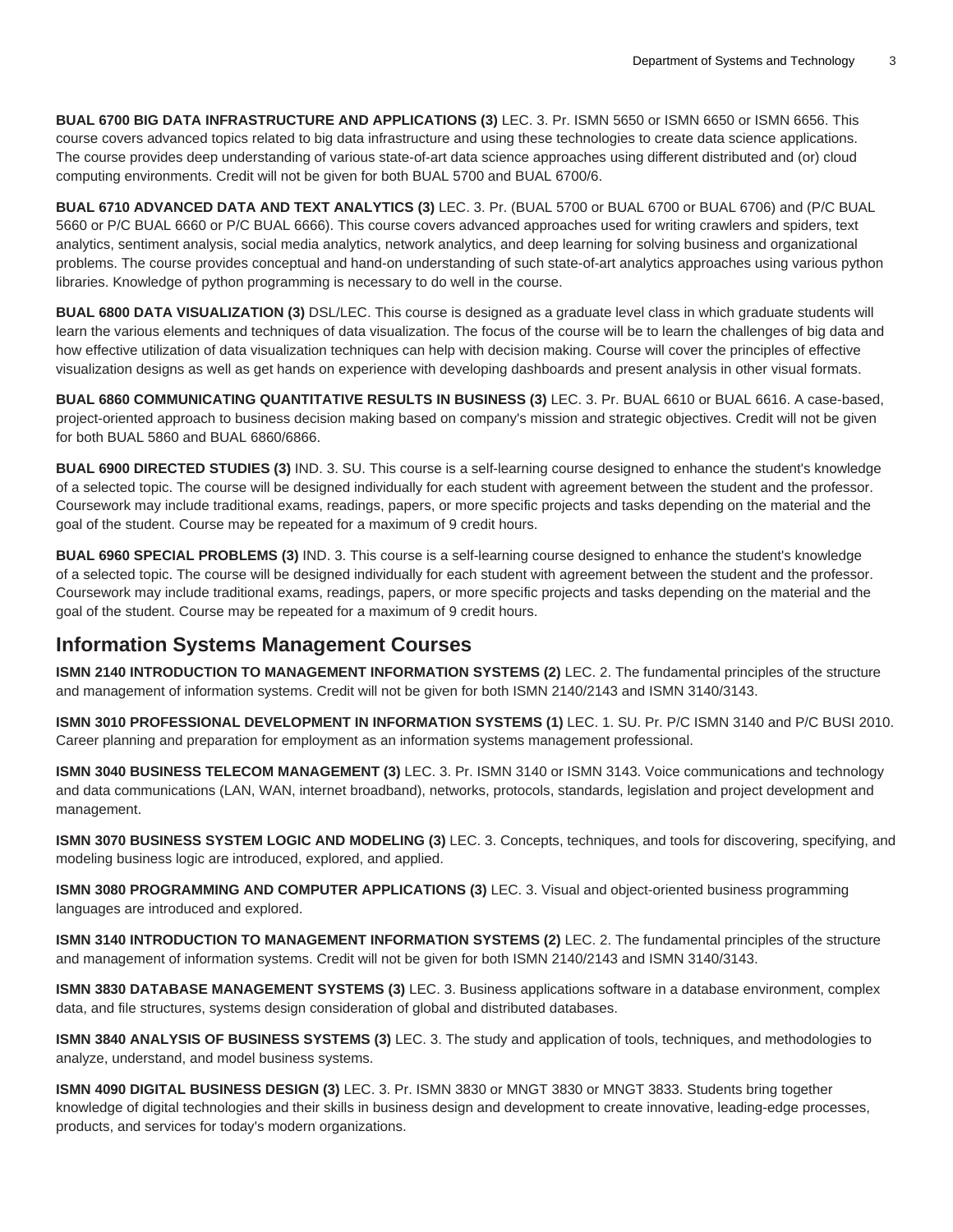**ISMN 4850 COMPETITIVE STRATEGIES THROUGH INFORMATION (3)** LEC. 3. Emphasizes how competitive strategies for companies are formulated and implemented using a combination of information technologies.

**ISMN 4920 INTERNSHIP (1-6)** AAB/INT. SU. Approval by departmental internship program committee. Course may be repeated for a maximum of 6 credit hours.

**ISMN 5040 TELECOMMUNICATIONS MANAGEMENT (3)** LEC. 3. Pr. ISMN 3140 or ISMN 3143. Discussion of the importance of telecommunications to an organization, including technology required, use strategy, and management.

**ISMN 5290 ADVANCED BUSINESS APPLICATION DEVELOPMENT (3)** LEC. 3. Programming languages and skills, with emphasis on designing and implementing computer-based business solutions. Credit will not be given for both ISMN 5290/5293 and ISMN 6290/6296.

**ISMN 5360 APPLICATION OF GEOSPATIAL INFORMATION SYSTEMS FOR BUSINESS (3)** LEC. 3. GIS involves the use of GIS and desktop mapping technology to aid in processes such as disaster recovery, facility planning and management, market segmentation, and community growth. The student will learn how to strategically use GIS to facilitate organizational performance. Credit will not be given for both ISMN 5360/5363 and ISMN 6360/6366.

**ISMN 5370 PROJECT MANAGEMENT (3)** LEC. 3. Tools and techniques of information technology project management including leading project management software. Credit will not be given for both ISMN 5370/5373 and ISMN 6370/6373.

**ISMN 5620 BUSINESS APPLICATIONS WITH OPEN SOURCE SOFTWARE (3)** LEC. 3. Overview of business solutions with open source software. Students will have a hands-on opportunity to learn to administer and manage open source software and to become comfortable deploying/employing popular OSS applications as business solutions.

**ISMN 5630 CLIENTSIDE INTERNET PGM (3)** LEC. 3. Fundamentals of client-side Internet programming using technologies such as HTML, JavaScript, Cascading Style Sheets, and XML. Credit will not be given for both ISMN 5630 and ISMN 6630/6636.

**ISMN 5640 SERVERSIDE INTERNET PGM (3)** DSL/LEC. Fundamentals of server-side Internet programming using technologies such as PHP, MySQL, and XML.

**ISMN 5650 APPLICATION DEVELOPMENT WITH EMERGING TECHNOLOGIES (3)** LEC. 3. Fundamentals of developing comprehensive, component-based local and Internet business applications. Credit will not be given for both ISMN 5650 and ISMN 6650/6656.

**ISMN 5730 SECURITY AND INFORMATION ASSURANCE (3)** LEC. 3. This course covers the fundamentals of computer security and information assurance from a management perspective. The student will be exposed to security and information assurance topics such as security policies, confidentiality, and ethics. Credit will not be given for both ISMN 5730/5733 and ISMN 6730/6736.

**ISMN 5740 INFORMATION RISK ANALYSIS (3)** LEC. 3. Indepth instruction on the range of skills required of persons engaged in the performance of risk analysis functions. Credit will not be given for both ISMN 5740/5743 and ISMN 6740/6746.

**ISMN 5750 INFORMATION TECHNOLOGY AUDITING (3)** LEC. 3. Pr. (ISMN 5730 or ISMN 5670). This course presents in-depth instruction on the range of skills required of persons engaged in the performance of IT audit. The skills include those required by but not limited to a technology analyst, data scientist, or CIO. Credit will not be given for both ISMN 5750/5753 and ISMN 6750/6756.

**ISMN 5880 MANAGEMENT INFORMATION SYSTEMS PROJECTS (3)** LEC. 3. Pr. ISMN 3830. This course synthesizes theory and principles of management information systems (MIS) using real-life, hands-on-projects, through experiential learning.

**ISMN 5900 DIRECTED STUDIES (1-3)** AAB/IND. SU. Independent study on current topics in information systems management. Course may be repeated for a maximum of 6 credit hours.

**ISMN 5960 SPECIAL PROBLEMS (3)** IND. 3. Independent study investigating current literature in information systems management. Course may be repeated for a maximum of 6 credit hours.

**ISMN 6040 TELECOMMUNICATIONS MANAGEMENT (3)** LEC. 3. Discussion of the importance of telecommunications to an organization, including technology required, use strategy, and management. Credit will not be given for both ISMN 5040 and ISMN 6040/6046.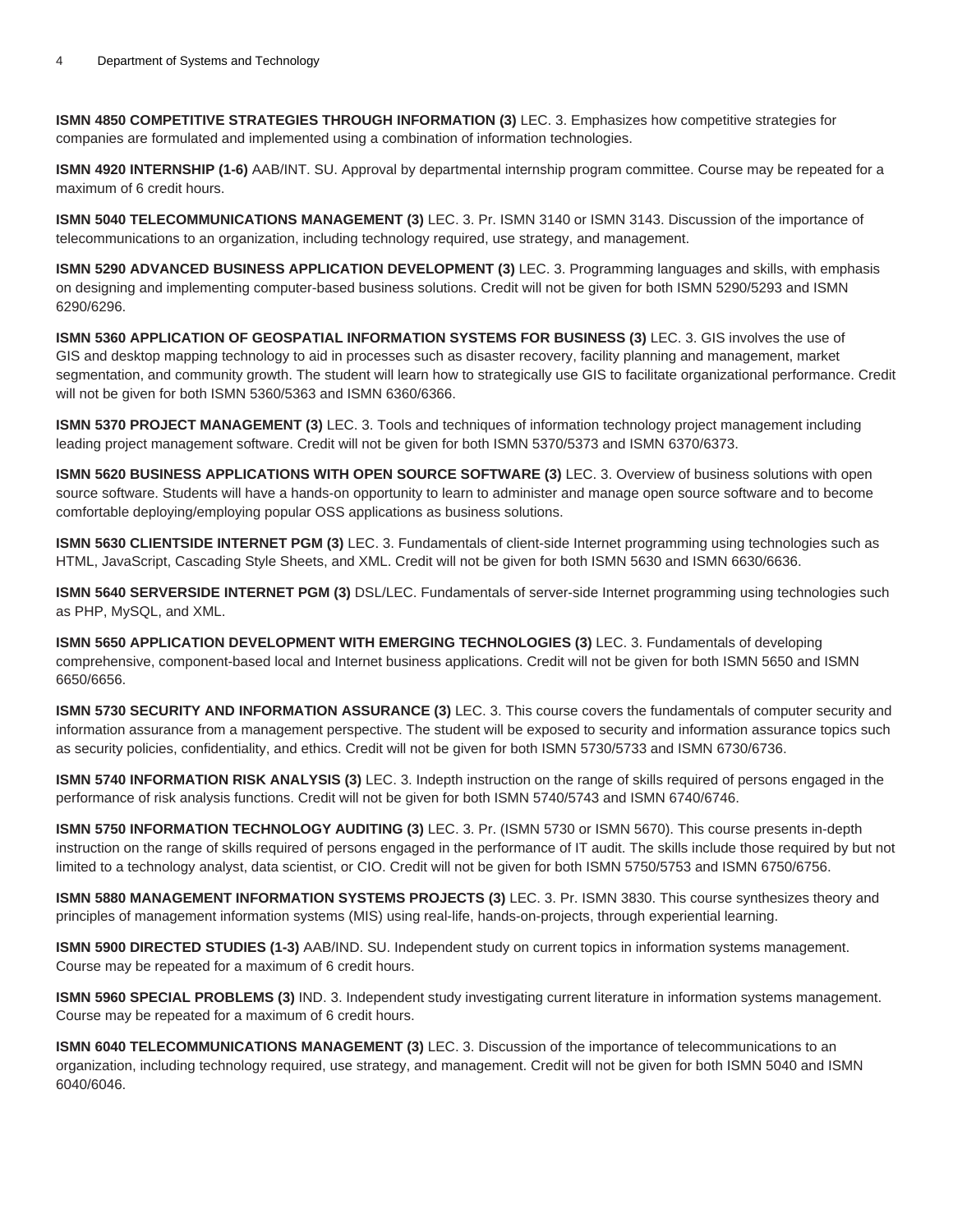**ISMN 6270 CURRENT ISSUES IN INFORMATION SYSTEMS FOR ORGANIZATIONS (3)** LEC. 3. This course covers current issues in Information Systems Management and Technology. As such, topics may differ from semester to semester. The objective of the course is to allow students to become familiar with issues such as emerging technologies, information systems and their role in vertical portals, and the role of information systems in industry. Course is designed to enable students to take it twice with subject change. Course may be repeated for a maximum of 6 credit hours.

**ISMN 6290 ADVANCED PROGRAMMING APPLICATION DEVELOPMENT (3)** LEC. 3. Programming languages and skills, with emphasis on designing and implementing computer-based business solutions. Credit will not be given for both ISMN 5290 and ISMN 6290.

**ISMN 6370 PROJECT MANAGEMENT (3)** LEC. 3. Tools and techniques of information technology project management including leading project management software. Credit will not be given for both ISMN 5370/5373 and ISMN 6370/6376.

**ISMN 6380 SOCIAL MEDIA AS A TOOL FOR BUSINESS STRATEGY (3)** LEC. 3. Learn how to use social media as a tool to integrate business processes and enhance business performance. Credit will not be given for both ISMN 5380/5383 and ISMN 6380/6386.

**ISMN 6620 BUSINESS APPLICATIONS WITH OPEN SOURCE SOFTWARE (3)** LEC. 3. Evaluates business solutions with open source software. Students will have a hands-on opportunity to learn to administer and manage open source software and to become comfortable deploying/employing popular OSS applications as business solutions.

**ISMN 6630 CLIENTSIDE INTERNET PROGRAMMING (3)** LEC. 3. Fundamentals of client-side Internet programming using technologies such as HTML, JavaScript, Cascading Style Sheets, and XML. Credit will not be given for both ISMN 5630 and ISMN 6630/6636.

**ISMN 6640 SERVERSIDE INTERNET PGM (3)** LEC. 3. Fundamentals of server-side Internet programming using technologies such as PHP, MySQL, and XML. Credit will not be given for both ISMN 5640 and ISMN 6640/6646.

**ISMN 6650 APPLICATION DEVELOPMENT WITH EMERGING TECHNOLOGIES (3)** LEC. 3. Fundamentals of developing comprehensive, component-based local and Internet business applications. Credit will not be given for both ISMN 5650 and ISMN 6650/6656.

**ISMN 6670 SECURITY AND INFORMATION ASSURANCE (3)** LEC. 3. This course covers the fundamentals of computer security and information assurance from a management perspective. The student will be exposed to security and information assurance topics such as security policies, confidentiality and ethics. Organizational issues of security and methodologies for information assurance will be discussed from a managerial perspective.

**ISMN 6680 ADVANCED DATA BASE ADMINISTRATION AND DEVELOPMENT (3)** LEC. 3. Pr. ISMN 3830 or ISMN 7830 or ISMN 7836. Key tasks and functions required of a database administrator in a business environment. Credit will not be given for both ISMN 5680 and ISMN 6680/6686.

**ISMN 6690 KNOWLEDGE MANAGEMENT AND ORGANIZATIONAL LEARNING (3)** LEC. 3. Introduction to knowledge management and its role in organizational decision-making and learning. Studies of issues related to management, creation, and use of knowledge as well as issues related to system design and implementation. Credit will not be given for both ISMN 5690 and ISMN 6690/6696.

**ISMN 6710 INFORMATION RISK ANALYSIS (3)** LEC. 3. Departmental approval. In-depth instruction on the range of skills required of persons engaged in the performance of risk analysis functions.

**ISMN 6730 SECURITY AND INFORMATION ASSURANCE (3)** LEC. 3. This course covers the fundamentals of computer security and information assurance from a management perspective. The student will be exposed to security and information assurance topics such as security policies, confidentiality and ethics. Credit will not be given for both ISMN 5730/5733 and ISMN 6730/6736.

**ISMN 6740 INFORMATION RISK ANALYSIS (3)** LEC. 3. In-depth instruction on the range of skills required of persons engaged in the performance of risk analysis functions. Credit will not be given for both ISMN 5740/5743 and ISMN 6740/6746.

**ISMN 6750 INFORMATION TECHNOLOGY AUDITING (3)** LEC. 3. This course presents in-depth instruction on the range of skills required of persons engaged in the performance of IT audit. The skills include those required by but not limited to a technology analyst, data scientist, or CIO. May count either ISMN 5750 or ISMN 6750.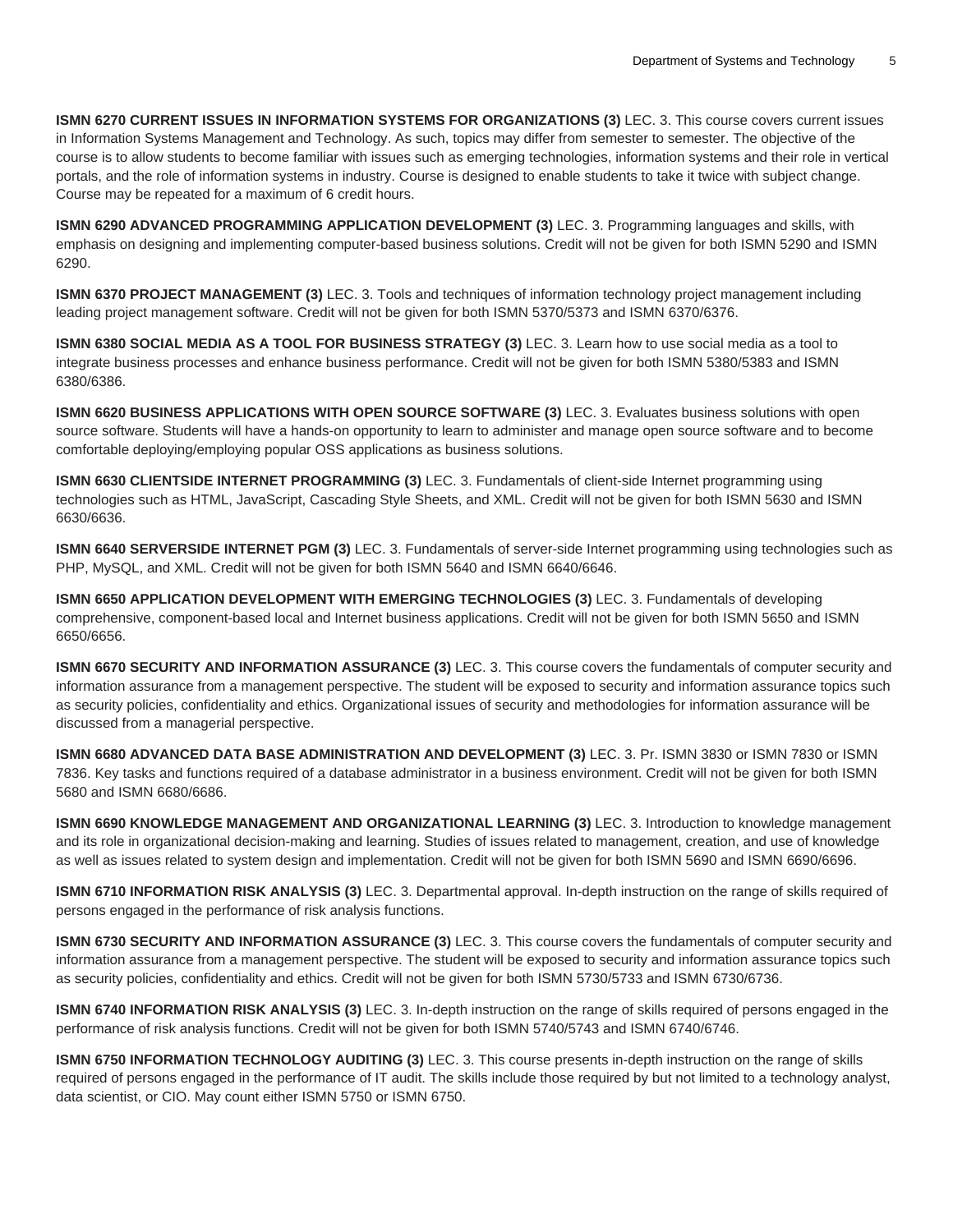**ISMN 6870 BUSINESS INTELLIGENCE APPLICATIONS (3)** LEC. 3. Pr. ISMN 3830 or BUAL 5650. Key tasks, tools, techniques and methodologies supporting the application of Business Intelligence Systems in organizations, and related management issues. Credit will not be given for both ISMN 5870 and ISMN 6870/6876.

**ISMN 6880 MANAGEMENT INFORMATION SYSTEMS PROJECTS (3)** DSL/LEC. Synthesizes theory and principles of management information systems (MIS) using real-life, hands-on-projects.

**ISMN 6900 DIRECTED STUDIES (3)** DSL/IND. 3. SU. Independent study on current topics in information systems management. Course may be repeated for a maximum of 9 credit hours.

**ISMN 6960 SPECIAL PROBLEMS (3)** DSL/IND. 3. General information systems management theories, practices, and functions in industry and business. Individual work with a designated faculty member. Course may be repeated for a maximum of 9 credit hours.

**ISMN 7020 BUSINESS TELECOMMUNICATIONS AND NETWORKS (3)** LEC. 3. Provides an understanding of voice and data communications, e.g., networks (LAN, internet), protocols standards, legislation and project development, so that managers, might utilize telecommunications effectively.

**ISMN 7140 MANAGING END USER COMPUTING (3)** LEC. 3. Studies MIS from user's perspective, and compares it with the roles of the professional department. Course covers support of desktop applications, data usage, and communications.

**ISMN 7360 INTEGRATING THEORY AND PRACTICE FOR TECHNOLOGY MANAGERS (3)** LEC. 3. A study of the technical and non-technical forces that influence the decision-making process in companies by the use of innovative instructional material.

**ISMN 7380 INTEGRATING INFORMATION TECHNOLOGIES TO PROVIDE COMPETITIVE ADVANTAGE (3)** LEC. 3. How to integrate effectively information technologies in formulating and implementing competitive strategies for companies.

**ISMN 7660 INFORMATION SYSTEMS ANALYSIS AND DESIGN (3)** LEC. 3. General systems theory, information systems logical and physical analysis, structured and object-oriented methodologies and prototyping, system documentation, general design and use of CASE tools.

**ISMN 7730 MANAGEMENT OF INNOVATION (3)** LEC. 3. Pr. BUSI 7220 or BUSI 7226. The process of product and service innovation on two levels: managing product design and general strategies for managing multiple innovation streams.

#### **ISMN 7760 QUANT METHODS IN OPS MNGT (3)** LEC. 3.

**ISMN 7830 DATABASE DEVELOPMENT AND DESIGN (3)** LEC. 3. Database management systems using database methodologies to support business applications, including requirements for distributed databases.

**ISMN 7870 EXPERT SYSTEMS IN BUSINESS (3)** LEC. 3. Pr. BUSI 7220 or BUSI 7226. Study of expert systems and other knowledge-based systems in the organization, including relevant concepts, methodologies, architectures, strategies, and issues.

**ISMN 7880 ADV MNGT OF INFO SYS (3)** LEC. 3. In-depth inquiry and analysis of advanced information technologies in organizations.

**ISMN 7890 INFORMATION RESOURCE MANAGEMENT (3)** LEC. 3. Pr. BUSI 7220 or BUSI 7226. Management of information systems resources, unique management problems in a computer information systems environment. Strategic and competitive analysis of information technology.

**ISMN 7970 SPECIAL TOPICS IN INFORMATION SYSTEMS MANAGEMENT (1-3)** LEC. 1-3. Specialized topics in information systems management not otherwise covered in existing courses. Course may be repeated for a maximum of 6 credit hours.

**ISMN 7980 MSIS PROJECT (1-10)** DSL/IND. 1-10. SU. Departmental approval. Independent exploration of an approved topic/problem that allows the student to demonstrate the application of knowledge and capabilities gained during the program. Approval of the project and assessment of its deliverables by the student's advisory committee is required. Course may be repeated for a maximum of 10 credit hours.

**ISMN 8010 IS MANAGEMENT RESEARCH SEM. I (3)** SEM. 3. Departmental approval. Preparation in conceptualization, conduct, and presentation MIS research.

**ISMN 8020 IS MANAGEMENT RESEARCH SEMINAR II (3)** SEM. 3. Departmental approval. Preparation in conceptualization, conduct, and presentation of applied and case studies research in MIS.